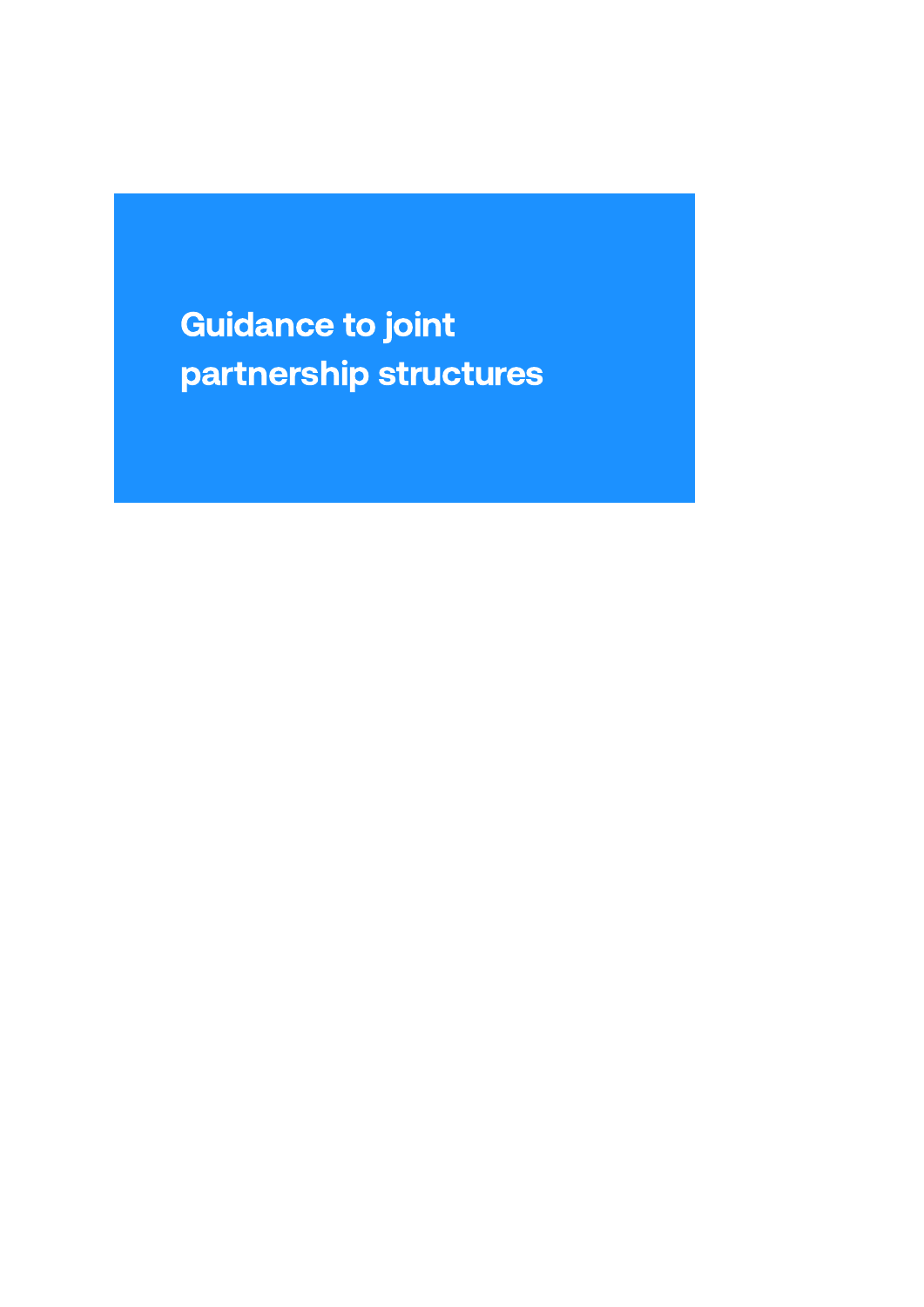With the focus on strengthening the role of staff networks, it is likely that most organisations will be looking to set up new networks or review existing ones. Joint partnership structures are well-placed to offer expertise and support to their employer in this work.

This guidance sets how joint partnership structures can work together to facilitate the creation of strong staff networks. This includes establishing effective ways of working across the organisation with clear lines of accountability and understanding of respective roles and responsibilities. This can also support the sustainability of networks, as it ensures that structures are established if staff network or partnership forum representatives change.

# 1. Set up

Joint partnership structures should offer advice on the following aspects of setting up or reviewing networks.

### Maximising participation

Networks need to be inclusive and draw membership from across the whole workforce.

Joint partnership structures can play a role by:

- identifying gaps in demographic data and agreeing actions to improve data levels
- advising on how to get information about the networks to underrepresented groups
- $\bullet$  getting agreement that all eligible staff are entitled to time off to participate in network meetings and dealing in partnership with any issues or difficulties that arise with this

 $\bullet$  liaising with bank, agency and sub-contractor leads to ensure that temporary and sub-contracted workforces are supported to participate in networks.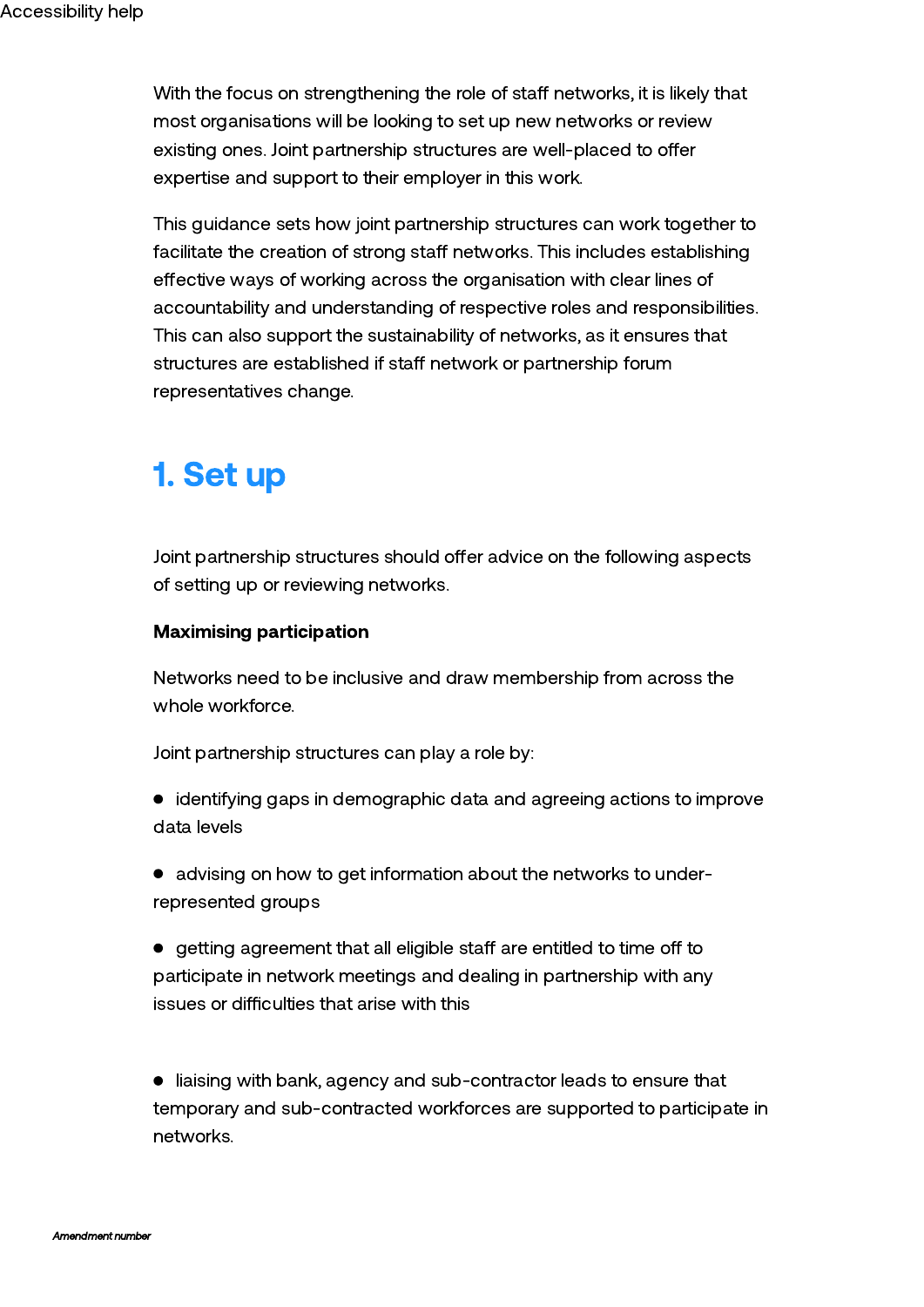### Support and resources

For networks to be sustainable and effective they need to be supported and resourced.

Joint partnership structures can advise on:

• setting a budget and accounting processes for the network and how admin support will be provided

drawing up agreements on protected time and backfill for network leadership positions, being clear that this protected time is separate and distinct from trade union facility time, and in situations where these positions are filled by TU reps, this time will be in addition to time off for their trade union role

 $\bullet$  other facilities to help networks be effective including access to technology, communications channels, meeting space and events organisation

identifying and meeting training needs for leadership roles.

See our top 10 tips detailed in the 'getting started' chapter. These tips may help network leads think through their role and how to get started.

#### Leadership

Networks require leadership teams who can organise the work programme and represent the network in engagements with organisational structures, including the board, the joint partnership forum and other committees.

For networks to thrive, leadership needs to be inclusive and sustainable with attention to succession-planning.

Current practice shows there are a range of different leadership roles in use, including chair, vice-chair secretary, management committees and approaches to filling them, including elections from among the sta eligible for the network, secondments, development time, or creation of specific posts and recruiting to them.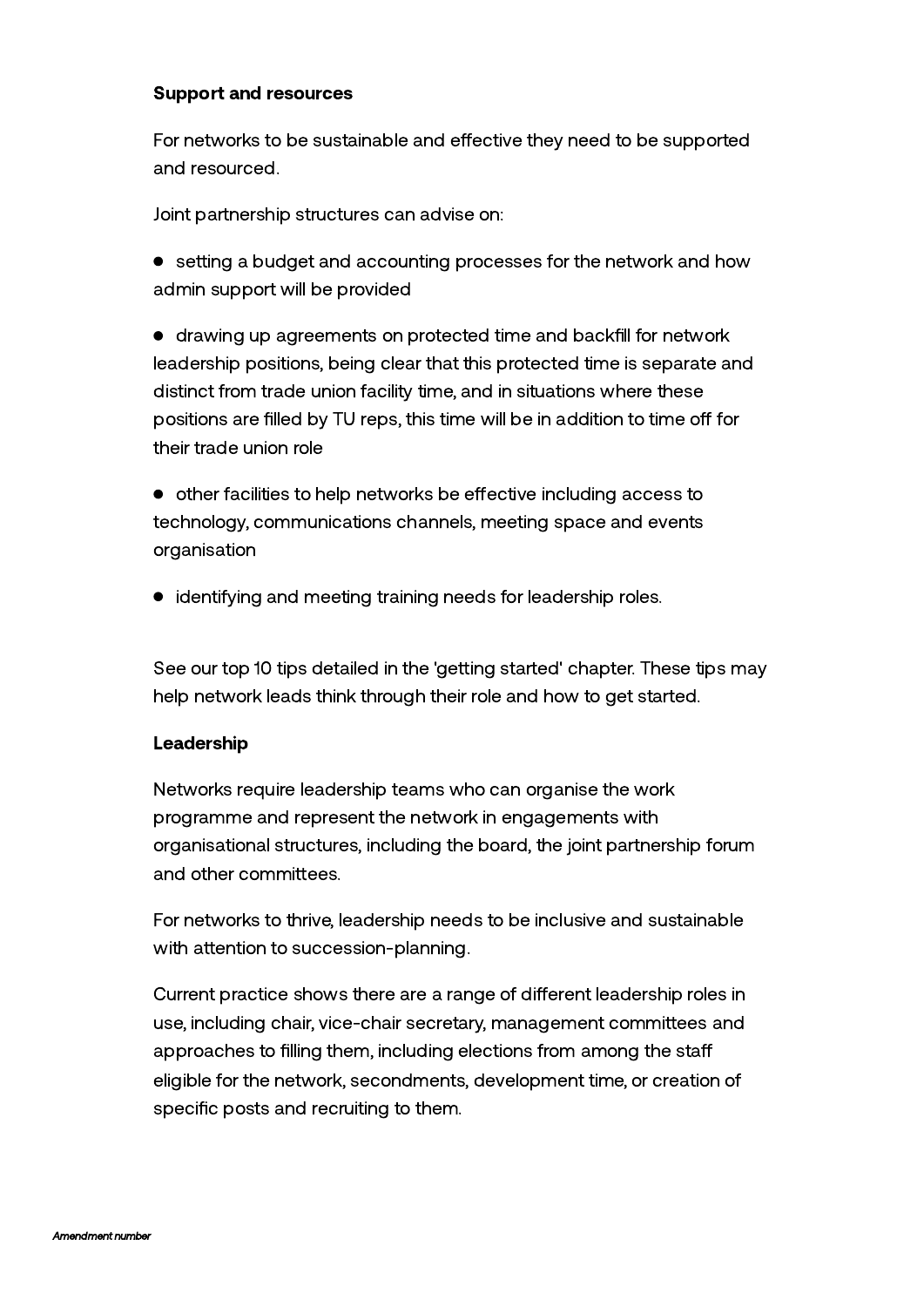Joint partnership structures can advise on pros and cons and a range of issues which may arise depending on the model chosen:

• Good practice around terms of office, which balance time and space for individual development, against the need to refresh and bring through new leaders.

- The fair and democratic processes for running elections.
- Taking account of the role in appraisals and objective setting.
- Job evaluation issues where specific posts are created and assessment of the impact of paid roles on ability to speak up.
- $\bullet$  Mentoring and support arrangements for leaders  $-$  staff side and management-side chairs could play a role in this.

#### Terms of reference

Joint partnership structures can advise on terms of reference and good practice around reflection and review. Those responsible for setting up a network may want to use our detailed checklist found in the annex.

Joint partnership structures will have particular expertise to offer in areas such as, decision-making and voting, confidentiality and information governance and meeting organisation.

# 2. Ways of working

EDIG's research found that the majority of staff network chairs felt that their network would benefit from the support of both HR/EDI and trade union representatives. We also found that when EDI was included as an agenda item at JNCs, that overwhelmingly, the relevant staff network chair was invited to contribute. This provides a good link and can ensure that

work programmes complement each other and areas where closer working could be of benefit are identified. At the workshops EDIG ran we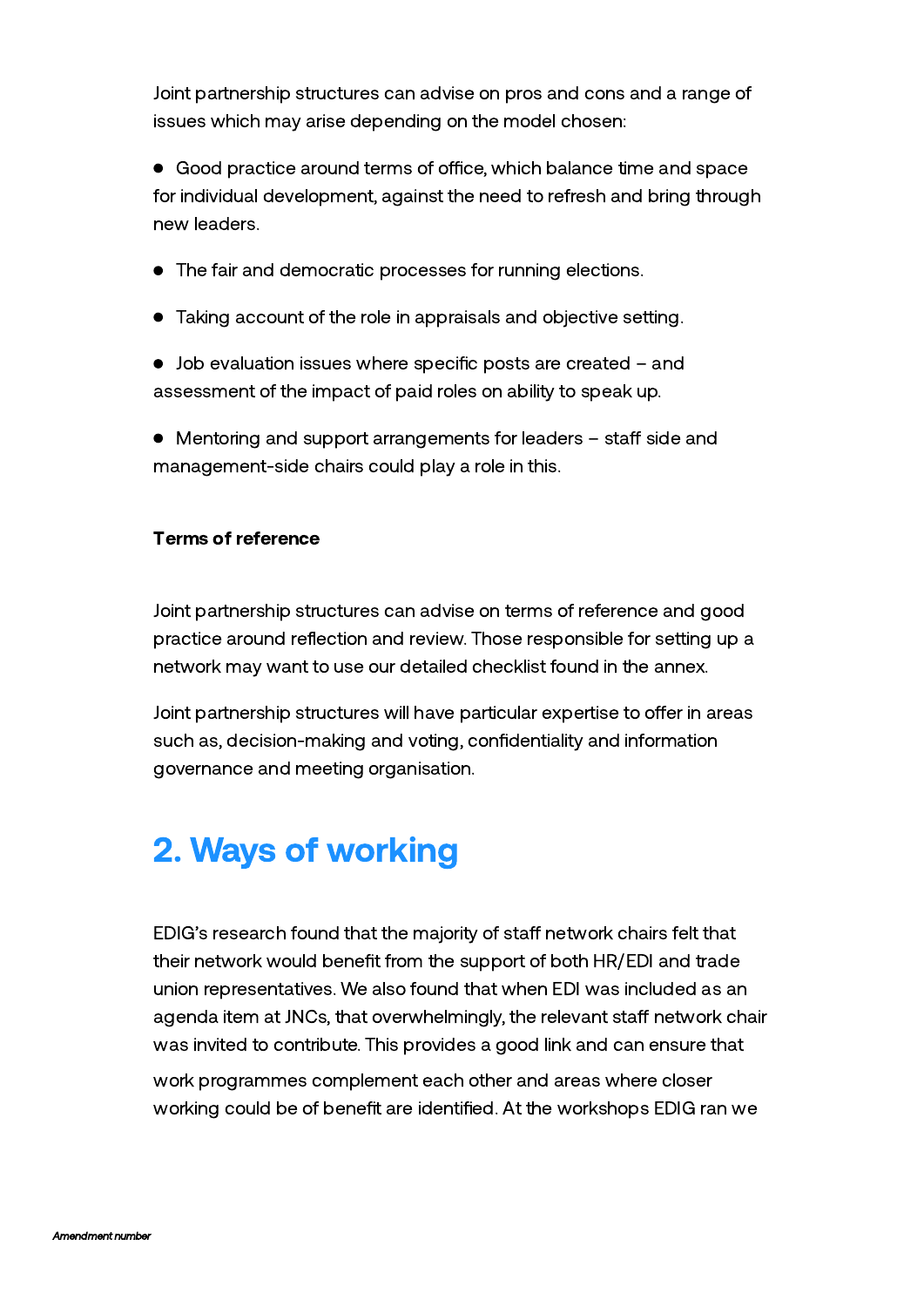often heard about the good relationships in workplaces that have meant potential issues could be resolved quickly.

We also found that many staff network chairs had dual roles such as, trade union reps and freedom to speak up ambassadors, creating natural links between these forums and areas of work. Where this isn't the case there might not be a formal link between networks and other forums. Setting up a formal relationship between network chairs and joint partnership groups ensures there are structural links which remain, whoever is in post.

Joint partnerships can establish these links in a variety of ways:

- $\bullet$  through regular check-ins with management side and staff side leads
- a regular agenda item with contributions from network chairs at JNC meetings
- at relevant sub committees, for example EDI or policy steering groups.

It will also be helpful to agree mechanisms for networks to bringing relevant issues to JNCs, both formally and informally.

Many networks have specific membership positions for staff-side leads which means they can ensure good links and information flow between structures and offer their expertise and support to network members.

### Links with health and safety structures

Health and safety committees are another forum where links with staff networks may usefully be established. Bullying and harassment will often be a key health and safety concern for staff networks and one where health and safety committees may well be supporting wider work to change organisational cultures. The NHS Staff Council Health, Safety and Wellbeing Partnership Group has produced useful information on bullying at work: Bullying in [healthcare](https://www.nhsemployers.org/engagement-and-networks/nhs-staff-council/health-safety-and-wellbeing-partnership-group/hswpg-guidance/bullying-in-healthcare) - NHS Employers.

### Access to trade unions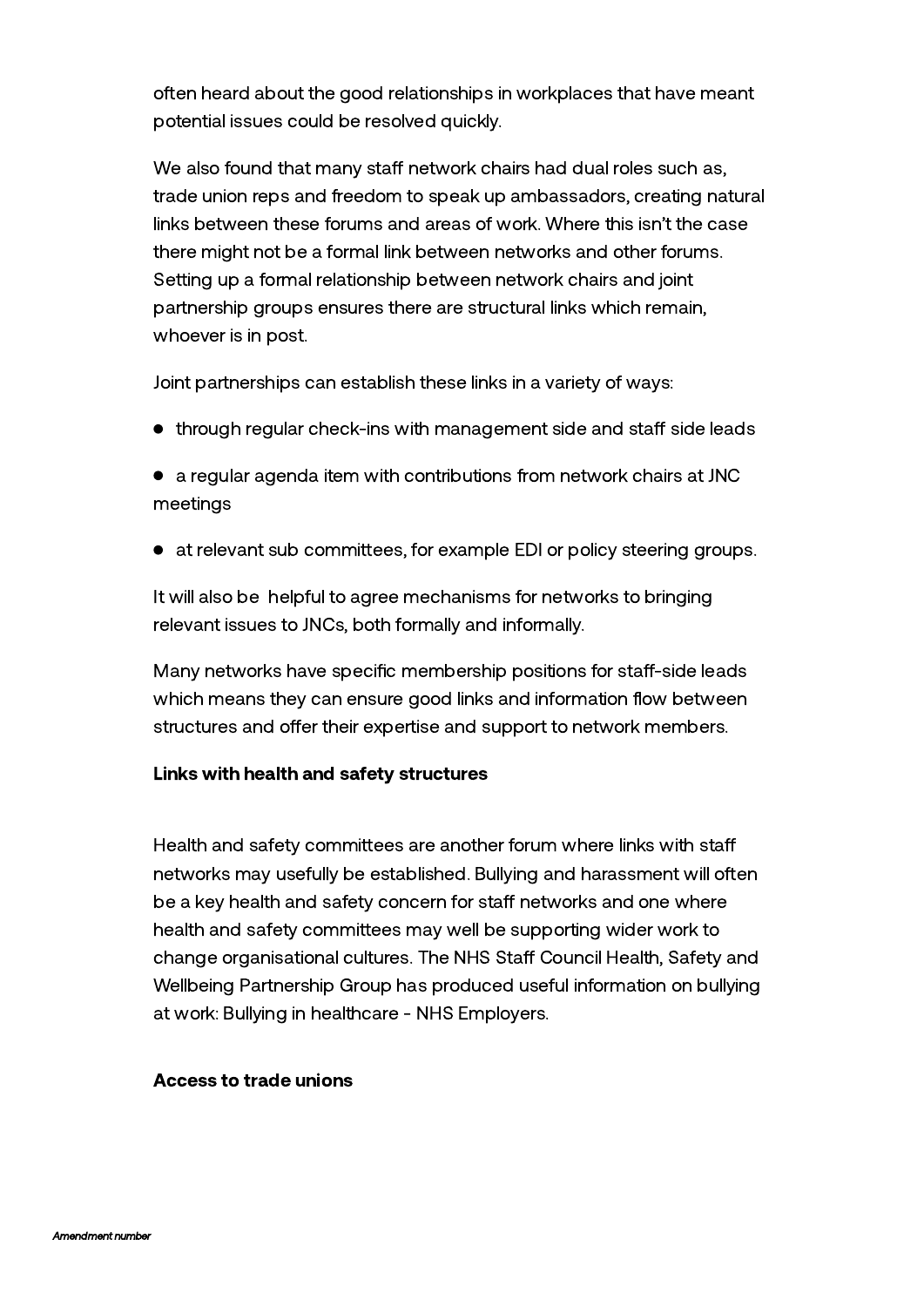seek advice and feedback on areas of concern or intelligence that they may not feel able to raise formally and directly with the employer. Trade union engagement with network members will help identify issues which are more appropriately dealt with as casework rather than networking or peer support.

In England direct channels through to freedom to speak up guardians will also be helpful.

### Access to the organisation's board

Networks will be most effective if they have visible and high-level support and engagement from the board of the organisation. This could take the form of board director sponsors or champions, and regular attendance and reporting at board meetings.

Joint partnership forums can facilitate and support this by ensuring board engagement takes place and ensuring board-level understanding of respective roles, responsibilities and work programmes and how they interact.

## 3. Work programmes

Staff networks need to identify the priorities their members wish to work on and agree objectives and work programmes which are realistic and achievable. EDIG's survey found that the areas of their work that network leads felt would most benefit from the support of trade union and EDI/HR support were:

- $\bullet$  staff experience
- bullying, harassment and violence
- **•** disseminating best practice and initiatives

helping to identify members to carry out specific roles such as mentors, recruitment panel members